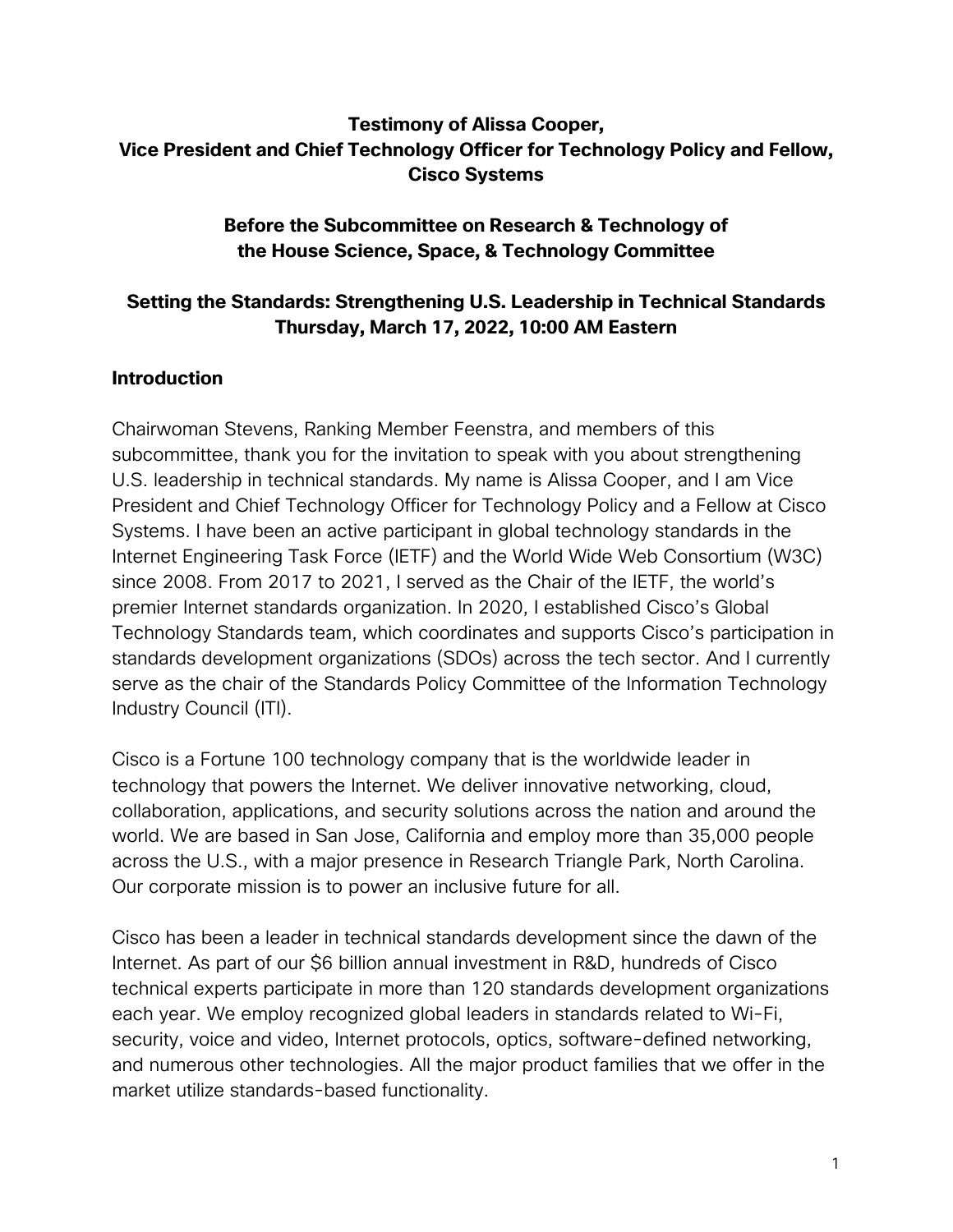Technology standards are the largely invisible fabric that underlies all of today's most widely used digital products and services. Standards are an important driver of both innovation and competitiveness on a global scale. The current standardization system has benefitted from a concerted effort by the U.S. government to foster innovation, competition, and market access. These efforts have bolstered U.S. technology developers and national economic security. The resulting standardization system in which U.S. industry engages today is worth appreciating and preserving.

Effectuating a sound standards policy framework is critical to the ability of the U.S. technology sector to succeed globally. We at Cisco appreciate the subcommittee's attention to this issue and look forward to discussing how to reinforce U.S. participation and leadership in standards. In recent years, perceived risks associated with the open, industry-led standardization system have propelled calls for the exclusion of entities of concern from standards development. But shutting out selected participants from the system undercuts much of the value it delivers to U.S. industry. Instead of seeking to exclude entities from participating in the global system, policymakers should be working to strengthen U.S. participation and the system itself.

In my testimony, I will: (1) provide an overview of what standards are, how they are developed, and how they factor into the innovation process at Cisco and within the industry; (2) compare and contrast standardization systems around the world, showing how the U.S.-backed system has created tremendous value globally and domestically—particularly when U.S. technology developers actively participate alongside foreign participants; (3) explain the existing standardization system's inherent defenses against undue influence; (4) describe the complexity of measuring impact and influence in standardization; and (5) offer suggestions for how the U.S. government can help enhance U.S. engagement in standards development.

### **Understanding Technical Standards**

Technical standards are documents that technology designers use to build products and services that interoperate with products and services offered by other organizations. The most important goal of standardization is this interoperability, which allows web browsers to reach websites, laptops to connect to Wi-Fi, and mobile phones to make calls even though the technology that facilitates each of those connections is provided by many different companies. Products and services that run on different platforms, are written in different programming languages, and operate under different regulatory regimes can all connect and interoperate when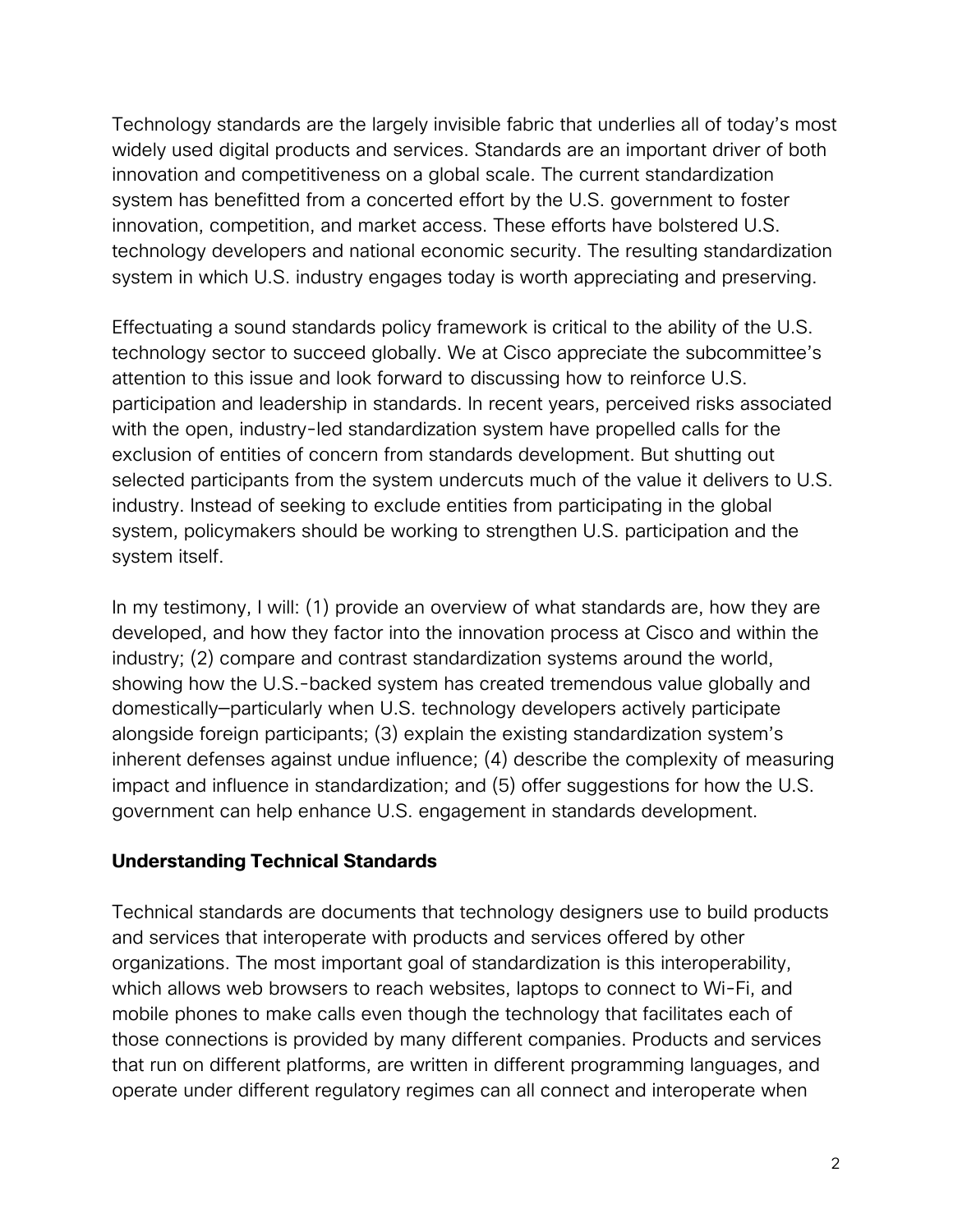they implement the same standards. Without standards, there would be no Internet, web, or cellular service as we know them today.

Technical standards are ubiquitous and diverse. The act of loading a single web page—for example, by typing "https://science.house.gov/" into a web browser—may involve hundreds of standards produced by different SDOs that cover everything from network connectivity to the routing of Internet traffic to the visual display of the web page in the browser. Viewing the tech sector as a whole, there are thousands of SDOs worldwide developing standards with the involvement of tens of thousands of engineers, architects, researchers, and other experts from the private and public sectors.

SDOs vary in terms of their governance, participation, outputs, and decision-making procedures. Some SDOs are more formal, rely on one-nation-one-vote rules, or are government-driven—all of which can create challenges for the industry to contribute and influence outcomes. Others are industry-led, support open membership, and make decisions by consensus. While the "big three" formal SDOs—the International Electrotechnical Commission (IEC), the International Organization for Standardization (ISO), and the International Telecommunication Union (ITU)—often garner attention in standards policy discussions, the vast global ecosystem of private sector-led SDOs and consortia fuel the bulk of the standards development work happening at the cutting edge of technological innovation today.

This ecosystem supports not just the writing of technical specifications, but the interoperability testing, software development, and certification schemes needed to ensure that standards are successfully adopted in the marketplace. With longstanding support from the U.S. government for the private sector-led model of standardization, U.S. industry has secured the strongest presence worldwide in the creation of technology standards.

Standards development is an intensive long-term investment. Any given SDO may have dozens or hundreds of standards projects in flight simultaneously. A single standard often requires years of work from inception to final publication, during which time standards participants are refining their technical designs, leveraging new research results, negotiating engineering trade-offs, aligning with other existing standards documents, and conducting interoperability and feasibility testing. Participants meet throughout this process in person and online, exchange drafts and email, and collaborate on coding and testing. Any given standard is typically the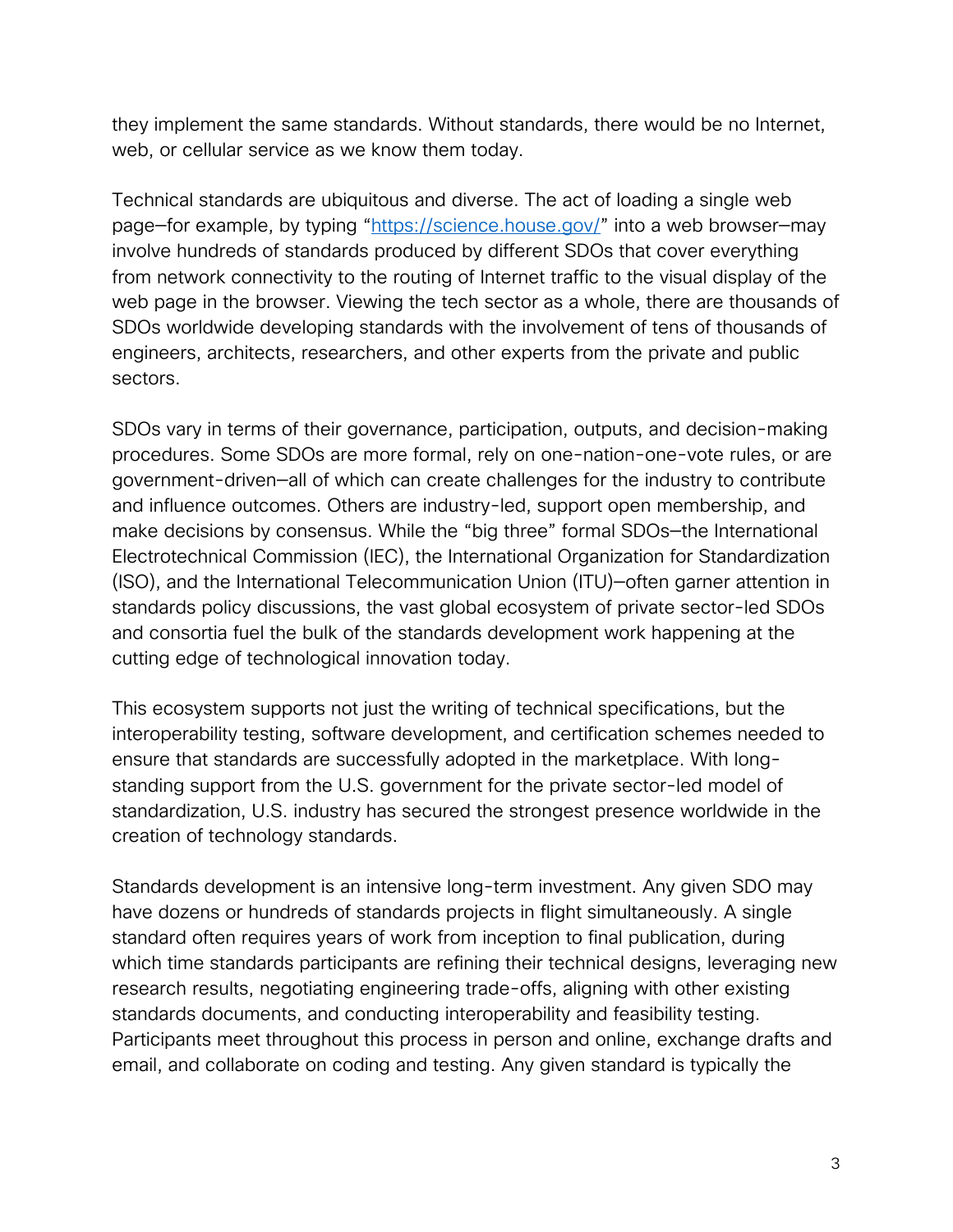result of collaboration among numerous individuals from a variety of different organizations and geographies.

Companies in the technology industry treat standards development as one component of their broader innovation strategies, which also include research and development, academic partnerships, open-source development, and intellectual property protection. Each of these areas requires strategic decisions about sustained investment, resourcing, and objectives. A winning corporate innovation strategy weaves all of these components together and finds junctures for mutual reinforcement, for example by involving academic partners in standardization activities or by aligning open-source contributions to draft standards in development.

Cisco prioritizes engagement in standards that have the greatest impact on the technical ecosystems in which we deliver products and services. That drives us to largely focus on standards development activities occurring within organizations characterized by open participation and global scope. While retaining our longstanding commitment to key global SDOs such as the IETF, the Institute of Electrical and Electronics Engineers Standards Association (IEEE-SA), and the 3<sup>rd</sup> Generation Partnership Project (3GPP), we also continue to evolve our standards engagements as our portfolio evolves—with more attention in recent years on the O-RAN Alliance, the Confidential Computing Consortium, the Alliance for Open Media, and many other newer organizations.

# **Standardization Systems Around the Globe**

It has been the official policy of the U.S. government since the 1990s to support voluntary, consensus-based standards driven by private sector organizations and not by governmental or intergovernmental mandate.<sup>1</sup> This policy set the stage for hundreds of open-membership SDOs and consortia to be incorporated in the U.S. and globally, producing tens of thousands of standards that the \$2-trillion U.S. tech sector—and the global economy—now rely on. This system is a vital lever of competitiveness for U.S. industry, and it requires ongoing support from the U.S. government to ensure that the sector can continue to reap its benefits.

The combination of open participation, industry leadership, and consensus that characterizes the U.S.-backed system delivers unique advantages. The system promotes bottom-up innovation, with good ideas flowing in from any interested

<sup>1</sup> See *National Technology Transfer and Advancement Act of 1995*, Public Law 104-113.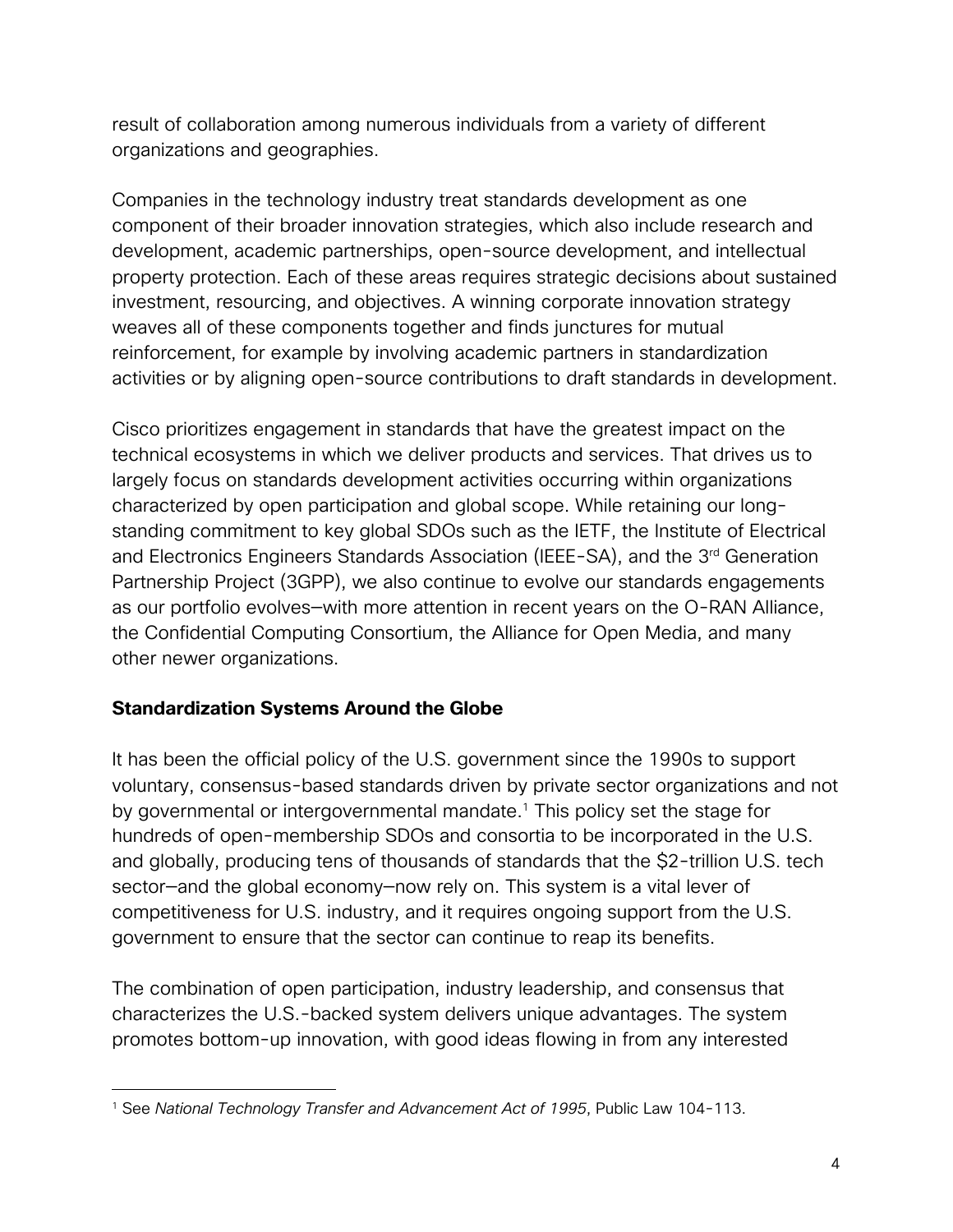party. It positions the actors driving innovation in the market to funnel their advances into the standardization process. It leverages rules-based governance and consensus to protect against the dominance of any single actor. The global nature of the U.S.-backed standards development system creates advantages for U.S.-based multinational companies because it promotes the openness of markets to standardscompliant technologies. Based on its immense success, this system should continue to be promoted and defended everywhere.

Historically, this system has stood in contrast to other approaches around the world. The EU has long had a strong interlock between regulation and standardization, leading to the promotion of the three European Standards Organizations (ESOs) as the key venues for the development of standards required for regulatory compliance in the EU. Although in the past the EU helpfully sought alignment between European and international standards and promoted the global nature of standardization, recent proposals from the European Commission may indicate a shift towards a more government-directed approach that limits the role of the industry—whether foreign or domestic—in shaping standardization outcomes.2

Historically, China's standardization system has maintained a greater degree of government involvement and has been more closed to foreign participation. For many years, the development of "China-unique" domestic standards has created market access problems for U.S. companies. Many organizations—including the U.S. government—have funded and participated in decades of capacity-building events and education programs to convince Chinese government agencies, research institutions, and the industry of the value of engaging in established international standardization bodies rather than focusing on unique domestic standards. Having heeded this advice, Chinese entities are now involved in most major global SDOs. The last five years have also brought several changes to the Chinese legal framework that governs standardization, encouraging the potential adoption of industry-led standards developed in so-called "social organizations" and encouraging firms to engage in international standardization.

Decades of global experience in standardization teach us that the open, industry-led, consensus-based model of standardization yields the most innovative and procompetitive outcomes. The U.S. public and private sectors should continue working together to bolster this model. However, the model is potentially at risk if U.S.-based

<sup>2</sup> See *An EU Strategy on Standardisation*, February 2022, https://ec.europa.eu/docsroom/documents/48598.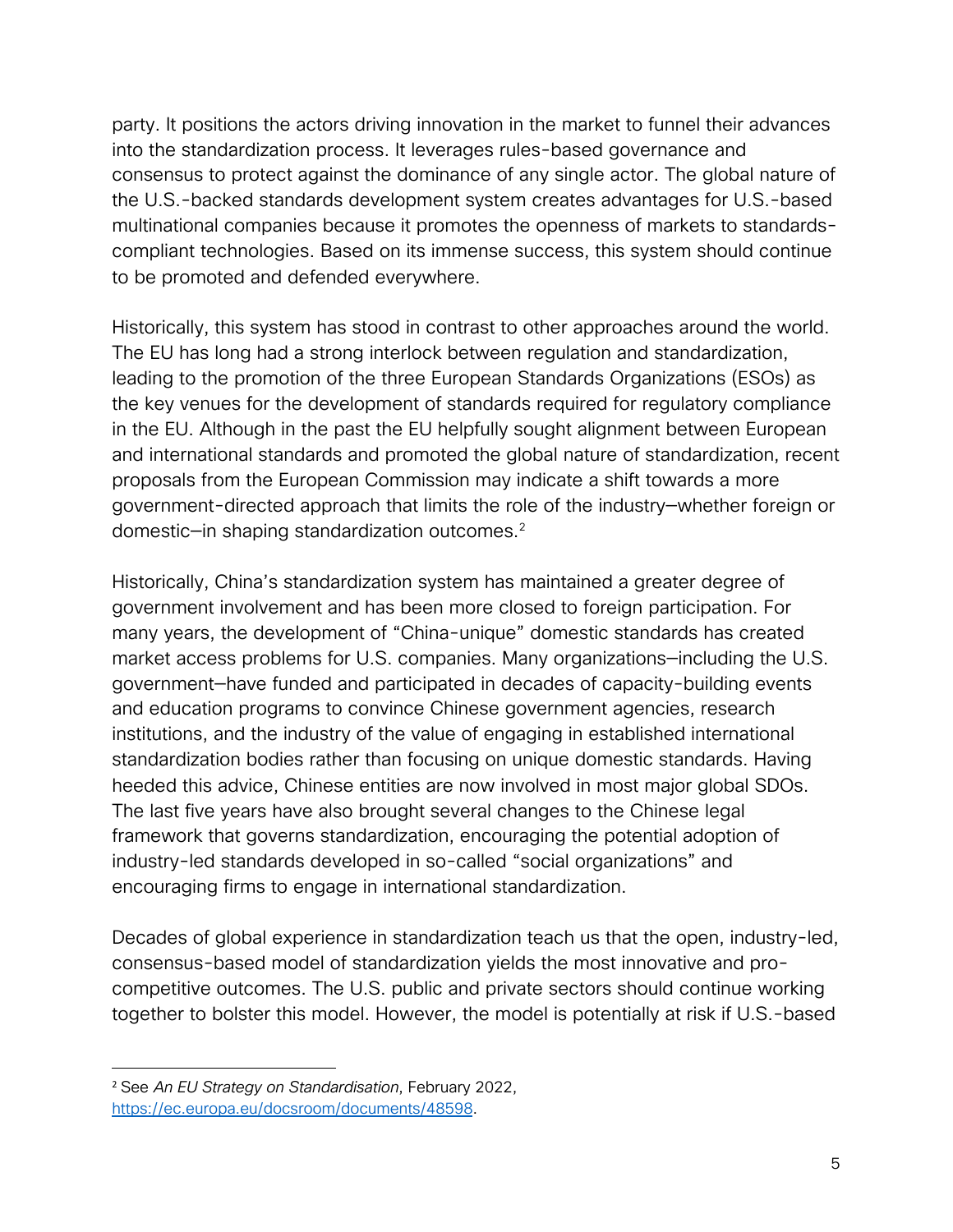technology innovators are unable to robustly participate in global standards-setting efforts with participants from other nations, including China.

## **Defenses Built into the Existing Standardization System**

In recent years, we have seen a rising number of attempts to use government policy to exclude certain entities from participating in international standardization. While these moves may be based on legitimate concerns about the influence of Chinese or other entities on technological innovation, they have the unintended consequence of undermining the successful industry-led standardization system, fragmenting standards development into silos, and diminishing the influence of U.S. companies in global organizations.

For example, in 2019, the Department of Commerce Bureau of Industry and Security (BIS) extended U.S. export control-related restrictions to standards development activities following the addition of Huawei to the Entity List. While intended to exclude Huawei and other listed entities from standards participation, this policy instead spurred the creation of competing foreign SDOs, sidelined U.S. participants, and harmed the credibility of U.S.-based entities within global standards organizations. Although BIS attempted to mitigate this issue in publishing an Interim Final Rule (IFR) in 2020, the IFR did not fully resolve ongoing concerns about the implications for U.S. industry. Instead of seeking to exclude entities from participating in the global standardization system, policymakers should aim to boost U.S. engagement and defend open participation while championing the system's inherent defenses.

Standards organizations thrive on rules. Any given standards development process may have rules about how to join, how and when to submit standards contributions for consideration, how decisions about advancing a standard are made, how the leadership is selected, how existing rules can be changed, and many other matters. Rules are critical to maintaining the competitiveness, transparency, and rigorousness of the standards process. There is no one-size-fits-all rule set to suit every SDO, as organizations with different objectives across different markets will have varying needs when it comes to the rules of the game. But all SDOs share a need for rigorous enforcement of their own rules to ensure that all interested parties have an opportunity to contribute and influence the outcome.

Encouraging all entities to participate in international SDOs and relying on participants to enforce the rules provides the accountability needed to counter undue influence from any single party. Everyone participating can observe what is happening, and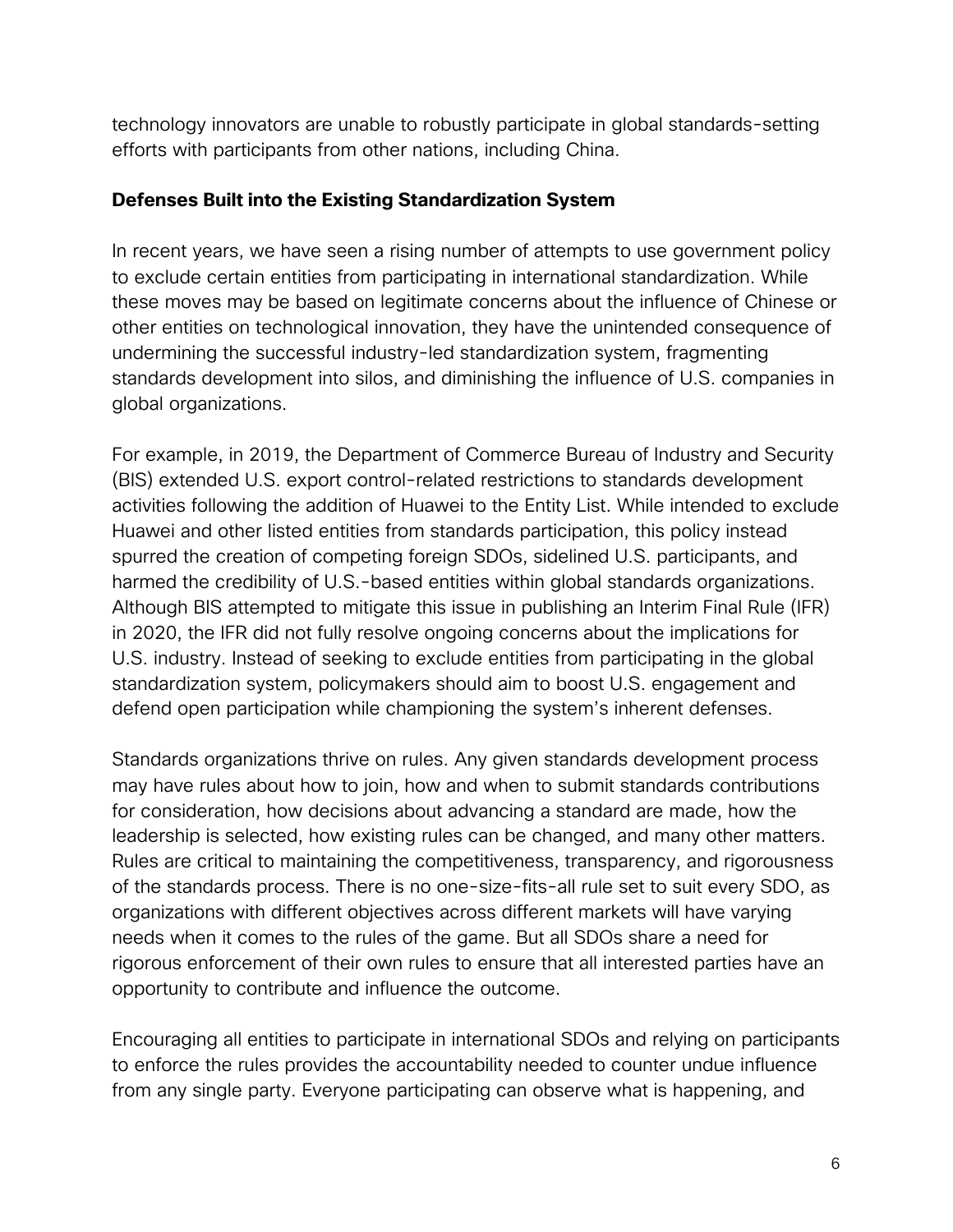open participation means there will be more eyes scrutinizing decisions and outcomes. When participants recognize a need to change the rules or governance structure of a particular SDO, those changes can best be made by the participants in the organization—those who know how it works and what would make it work better rather than through blanket policy mandates seeking to change all SDO governance with a broad brush.

Supporting open participation of all interested parties is particularly important to avoid fragmentation in the market. China has demonstrated its interest and ability to stand up parallel SDOs to develop domestic standards that are duplicative and noninteroperable with standards developed in global SDOs, for example with the recent development of the Open Link Alliance in the Internet of Things (IoT) arena. The more that U.S. and other Western policymakers press to exclude Chinese entities from international standardization, the more likely it becomes that the global standardization system will split into silos, which would create an opening for the proliferation of Chinese-led standards across markets.

The public nature of standardization processes also mitigates concerns about national security threats related to technical information sharing. Participation in a standards process is not an opportunity for anyone to learn secrets. The goal of making a contribution to a standard is for that contribution to be made public, and final standards must be published for them to usefully serve as the basis for interoperability. Once a technology has been contributed, it becomes visible to competitors, customers, and suppliers who also participate in the standards development process. Within individual companies, standards participants—in particular those that plan to implement standards in their products and services regularly discuss and decide where to draw the line between technology features to offer for standardization and those to be kept proprietary to serve as the basis of value-added services and products.

#### **Measuring Influence in Standardization**

Assessing the amount of influence that any single nation or entity has over the entirety of technical standards is a complex task that does not lend itself to simple quantitative measurement. Many recent analyses have focused on the per-country distribution of SDO participants, leadership positions, contributions, or patents. While quantitative metrics are interesting to track, they are no substitute for the kind of multi-dimensional analysis that would be needed to understand any entity's influence over a single SDO or standard, let alone the entirety of technology standardization.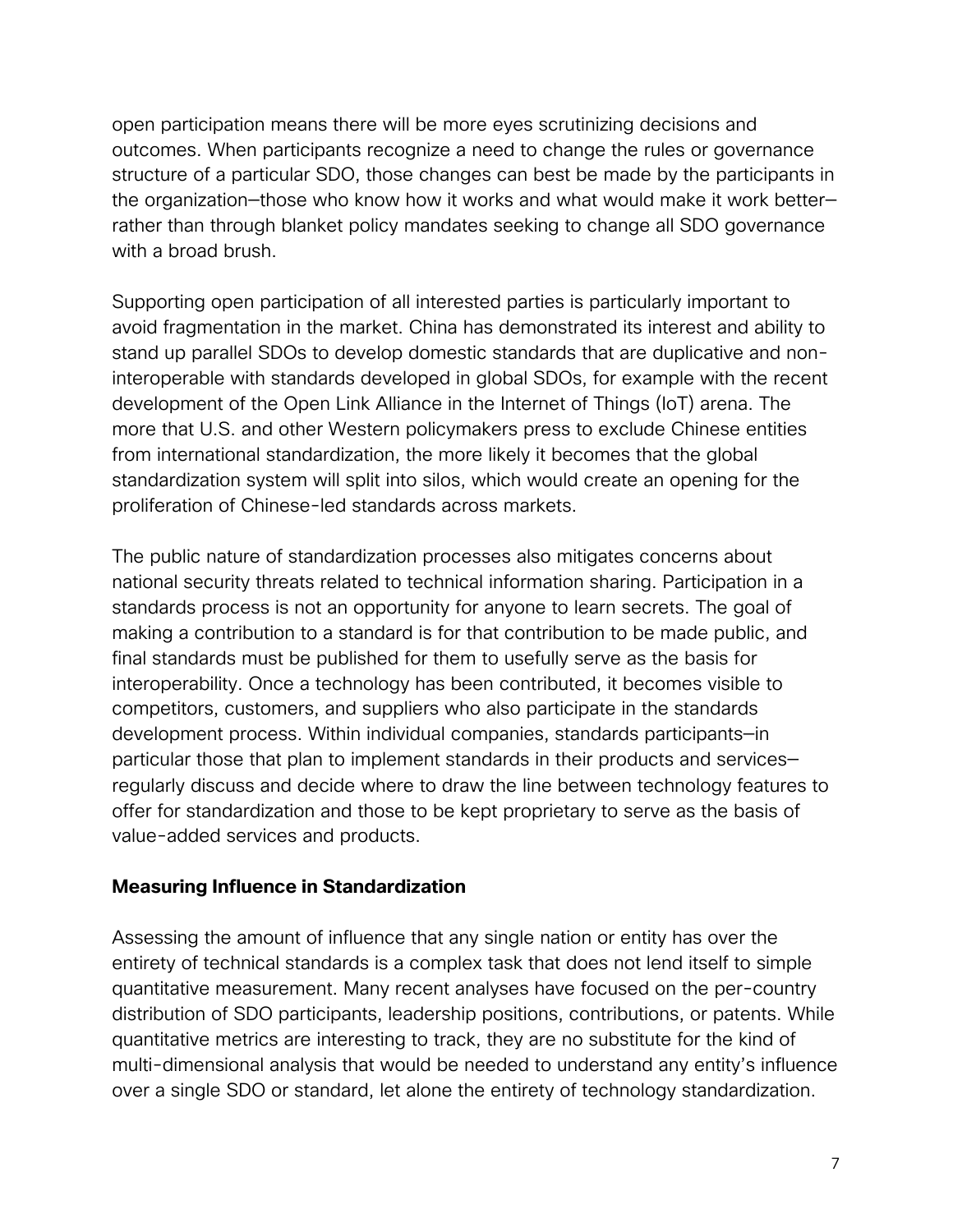In consensus-based bodies, for example, one company sending many participants to standards meetings is typically not sufficient to garner adoption of that company's standards proposals. In many SDOs, those in leadership roles may be able to influence a standards group's agenda, but when it comes to deciding outcomes, the leaders are expected to remain neutral. Focusing on the number of contributions ignores the question of whether those contributions get adopted into the final standard and whether the final standard itself gets adopted in the marketplace. As these examples demonstrate, the key to understanding influence over standardization is to analyze outcomes, not inputs. Assessing outcomes in the marketplace is much less straightforward than counting SDO participants or contributions, but it is required as the basis for crafting sound standards policy.

In passing the 2021 National Defense Authorization Act, Congress tasked the National Institute of Standards and Technology (NIST) with commissioning a study about Chinese participation in international standardization. Late last year, NIST issued a Request for Information (RFI) to inform the study's conclusions. The 40 RFI responses received demonstrate widespread consensus concerning the nuance and difficulty of correlating the behavior of Chinese entities in standardization to influence over market outcomes. Cisco looks forward to the publication of the study, which we hope will take a multi-dimensional approach to the research questions posed. We are also hopeful that Congress can use the study's results to better inform future standards policy.

### **How the US Government Can Help**

The federal government has many tools at its disposal to help strengthen U.S. participation and leadership in technical standardization. These include:

### Continue to serve as the global flag-bearer for the open, market-driven

standardization system. It is especially critical for the U.S. government to re-assert its role as the global champion of private sector-led standardization in light of the European Commission's recent proposals. The U.S. has numerous strategic multilateral engagements—the G7, the U.S.-EU Trade and Technology Council (TTC), and the Quadrilateral Security Dialogue, for example—that can be leveraged to shore up international support for the multistakeholder approach to standardization, which is advantageous for U.S. competition in the global technology marketplace.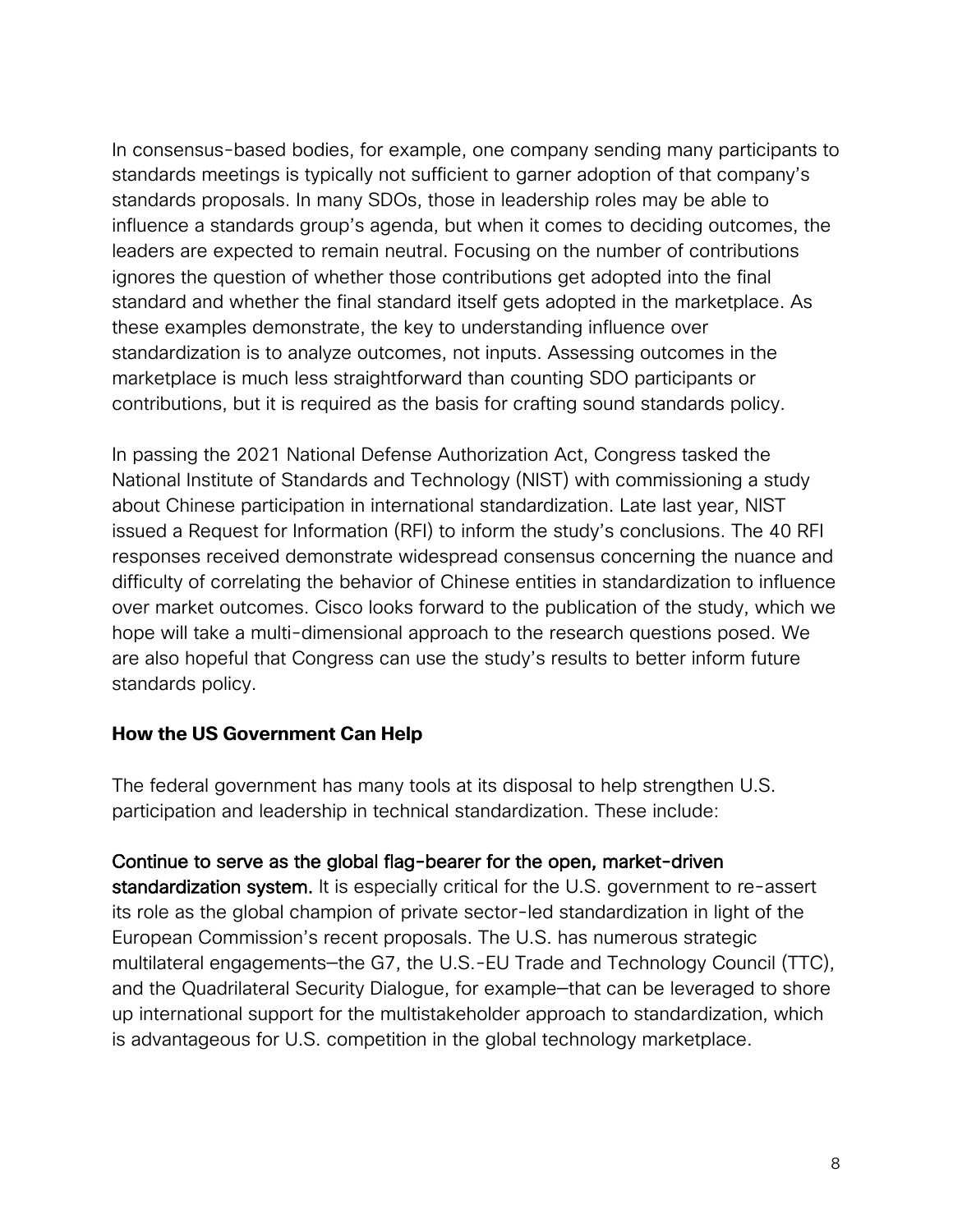Revise the BIS Entity List rules to appropriately address standardization. The tech industry has worked diligently with BIS and other agencies for nearly three years to effectuate a rule change that would stem the ongoing damage to standards development resulting from BIS' 2019 rule and 2020 Interim Final Rule. A carefully crafted rule change authorizing U.S. participation in standards development activities in the presence of any listed entity can protect national security while removing the current rule's unnecessary standards restrictions. Such a change is long overdue.

Support consistent, long-term standards participation among federal agency technical experts. Having U.S. government experts participate directly in standards processes is critical to ensure final standards reflect our nation's strategic priorities and interests. Yet, agency staff often struggle to justify the time and expense required for meaningful standards participation. To gain the experience and reputation needed to remain influential in standardization, they need support that lasts from one administration to the next.

Focus on ITU-T reform. Unlike most other standards organizations, the ITU Telecommunication Standardization Sector (ITU-T) is a government-led organization where private sector voices have limited input. Its governance is also in need of reforms to address issues of overreach well beyond the field of telecommunications. The State Department, together with the National Telecommunications and Information Administration (NTIA), should be given the support they need to develop a reform agenda, cooperate with like-minded governments, and build support for governance reforms.

Support greater coordination, with NIST as the focal point. With its technical expertise and deep knowledge of the standardization landscape, NIST very capably serves as the coordinator of federal government standards activity. It may be worthwhile to explore ways to enhance information sharing with the private sector concerning key technical areas of mutual interest—perhaps by having more regular touch points between private sector standards leaders, NIST, and federal agency standards participants.

Explore the possibility of standards-specific tax credits or incentives. Given the longterm, multi-million-dollar nature of most standards investments, properly structured tax credits or incentives may allow private sector entities to increase their standards footprints. Making such provisions standards-specific would avoid duplication with the existing R&D tax credit. In general, we find that tax provisions are preferable to grant programs because they obviate the need for the government to pick and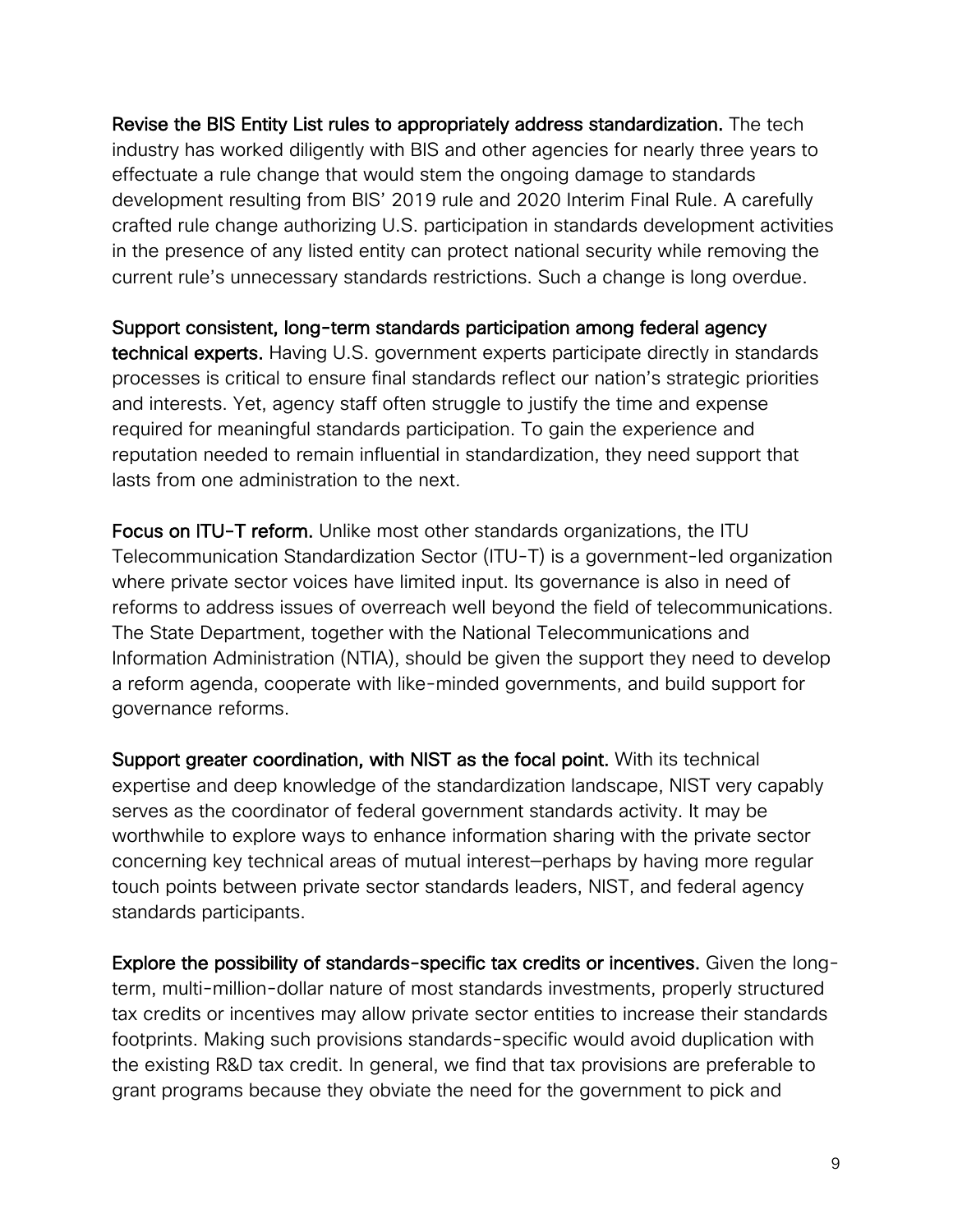choose winners and losers among private sector entities vying for standards influence.

Incorporate standardization requirements into existing public funding programs for research and development. Academic researchers bring tremendous value to the standards process, but many lack the resources or awareness needed to channel their innovations into standards. For many years, the EU has made standardization an explicit requirement when allocating public funds for ICT research.<sup>3</sup> We encourage the U.S. government to explore similar avenues, perhaps aligning to specific future technology priorities (e.g., quantum technologies, open radio access networking, or augmented and virtual reality).

Publicly celebrate US standards leaders. Nearly all standards leadership positions involve some "service" component, where the individual in the leadership role may spend time and resources for the greater good of the SDO, the standards community, or the industry rather than solely focusing on their employer's specific objectives. Given how valuable strong leaders are to the smooth functioning of the standards system, policymakers should consider how to increase the visibility of these leaders—perhaps through an award or recognition program—which would help reinforce to company managers the need to maintain a full pipeline of future leaders.

Facilitate short-term visas for attendees at standards meetings. Historically, hosting standards meetings in the U.S. has proven frustrating for participants from certain countries that face challenges related to the time, complexity, and expense of obtaining U.S. visas. Some SDOs have strategically avoided meeting in the U.S., which puts U.S. participants at a disadvantage. Establishing a means for bona fide standards participants to obtain short-term visas for meeting purposes would help encourage more SDOs to meet in the U.S. and buoy the community of U.S. participants.

# **Conclusion**

Technical standards work rarely captures flashy press headlines, yet without it, the digital technologies that we all enjoy and benefit from would be unrecognizable. The current U.S.-backed, open-membership system for standards development fosters innovation and competition, bringing significant benefits to the U.S. economy. I appreciate the subcommittee's interest in exploring how to address national

<sup>&</sup>lt;sup>3</sup> See, for example, StandICT.eu, https://standict.eu/.